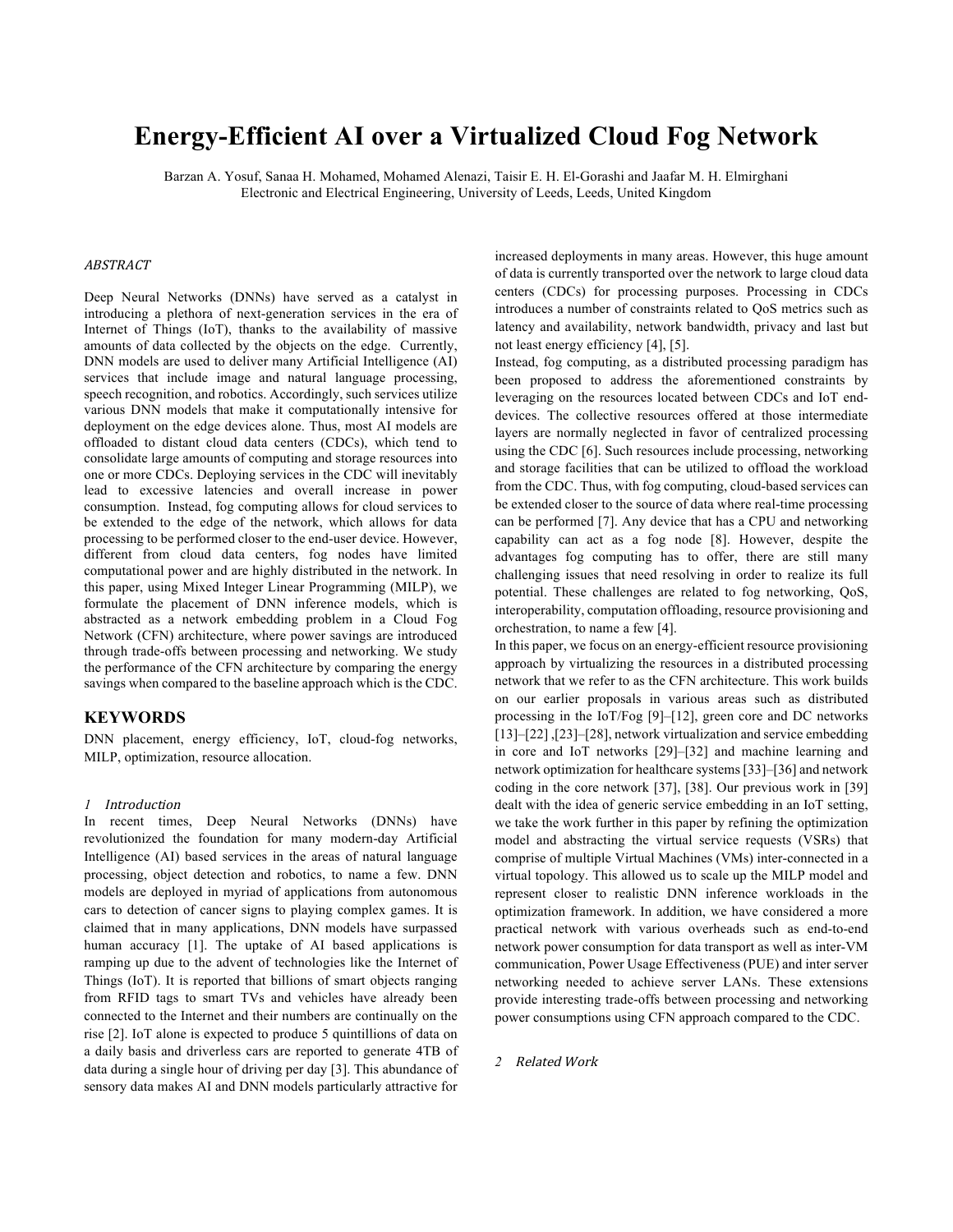In [40], the authors design a linear optimization model to optimally place virtual IoT services in a distributed network setting, which they refer to as IoT-Cloud network. A number of use cases have been considered to capture different smart environments in the IoT, however, they do not address the impact of the networking power consumption which occurs to establish links between virtual functions i.e., VMs. In another study, the authors of [3], tackle the energy efficiency of machine learning tools by optimizing the software code for devices with limited computation and energy so that it can be deployed on the IoT and edge. In a comprehensive study, the authors of [1] provide a detailed survey and review about the recent advances towards the goal of enabling efficient DNN processing. This involves discussions on the type of hardware and platforms that support DNNs as well as highlighting key trends in reducing the processing cost of DNNs, be it through either hardware changes alone or joint hardware design and DNN algorithm changes.

There has been rising interest in utilizing the collective computation capability of localized devices at the edge, different to the traditional approach where this is neglected in favor of cloud processing. This shift from centralized processing to distributed processing/ fog computing is largely motivated by the increase in the processing capability of contemporary computers and embedded devices such as single-board computers (SBCs). As a result, these devices are capable of processing complex AI and machine learning functions for different applications [41]. The work in [6] studies the distribution of computing over IoT mesh networks. In their work, the authors evaluate energy efficiency through two approaches for realizing a neural network (NN) function on a wireless sensor network (WSN); 1) a centralized approach in which data from sensors that act as neurons must flow to a gateway node for aggregation and processing purposes before an output message is sent to the relevant actuator and 2) network as a computer (NaC) is their proposed approach where neurons are processed on the WSN in a distributed manner. Their results showed that the NaC approach was able to reduce the total energy consumption on sensor nodes as well as improve the network lifetime. Finally, the authors simulate their system model on Cooja and conclude that their proposed approach can be superior to the centralized approach in terms of data loss due to interference.

In another work [42], the authors address the optimal embedding of generic functions motivated by three applications: in network computation, operator placement in distributed databases, and module placement in distributed computing. We believe that our work in this paper is unique and scalable in a number of ways: a) we have considered a practical end-to-end cloud fog architecture in our optimization model in which the input parameters better represent practical scenarios, b) we have designed a scalable optimization framework whereby different dimensions and cost objectives such as function consolidation factor (i.e. constraints on number of VMs processed per node) and latency can easily be added, respectively, and c) in addition to placing inference DNN models, we can easily account for the training model by adding additional related parameters to our optimization framework.

## *2* Virtualized Network Optimization Framework

In this section, we introduce the evaluated network architecture, before explaining the role of the virtualization approach in embedding the VSRs, which represent different DNN models. We conclude this section with the problem formulation, where we present the notations used, key mathematical equations in terms of the objective function and constraints.

## 2.1 Network Architecture

As shown in Figure 1, we consider a Cloud Fog Network (CFN) that comprises of four main layers of processing, namely the IoT end-devices, Access Fog (AF), Metro Fog (MF), and the Cloud Datacenter (CDC). The IoT end-devices are located at the bottom most layer, which is usually called the Edge Network. In the access, we consider a Passive Optical Network (PON), which comprises of several ONU devices aggregating traffic from the IoT layers towards the OLT device. PONs are future proof as they are highly scalable and provide high-bit rates at relatively low costs [43]. We assume that the AF node is connected to the OLT device via lowcapacity low end routers and switches. Similarly, the MF node is connected to the aggregation Ethernet switch at the metro. Small organizations or even end-users can deploy their fog units at any point in the IoT-Cloud continuum [44]. The CDC is accessed via the core network. The core network uses IP/WDM technology, and it comprises of two layers, the IP layer and the optical layer. In the IP layer, high core routers are used at each node to aggregate network traffic from the metro network. The Optical layer interconnects the core routers through optical switches and IP/WDM equipment such as EDFAs, transponders, and regenerators [45].

#### 2.2 System Model

We assume the CFN architecture depicted in Figure 1 is fully virtualized in that multiple heterogeneous workloads/ VMs can be processed on the considered processing layers regardless of the hardware heterogeneity. We also assume that different DNN algorithms are represented by random virtual topologies that are embedded onto the CFN architecture. As illustrated in Figure 2, a VSR comprising of three VMs is embedded onto the network where only IoT devices are used. The VSR comprises of multiple VMs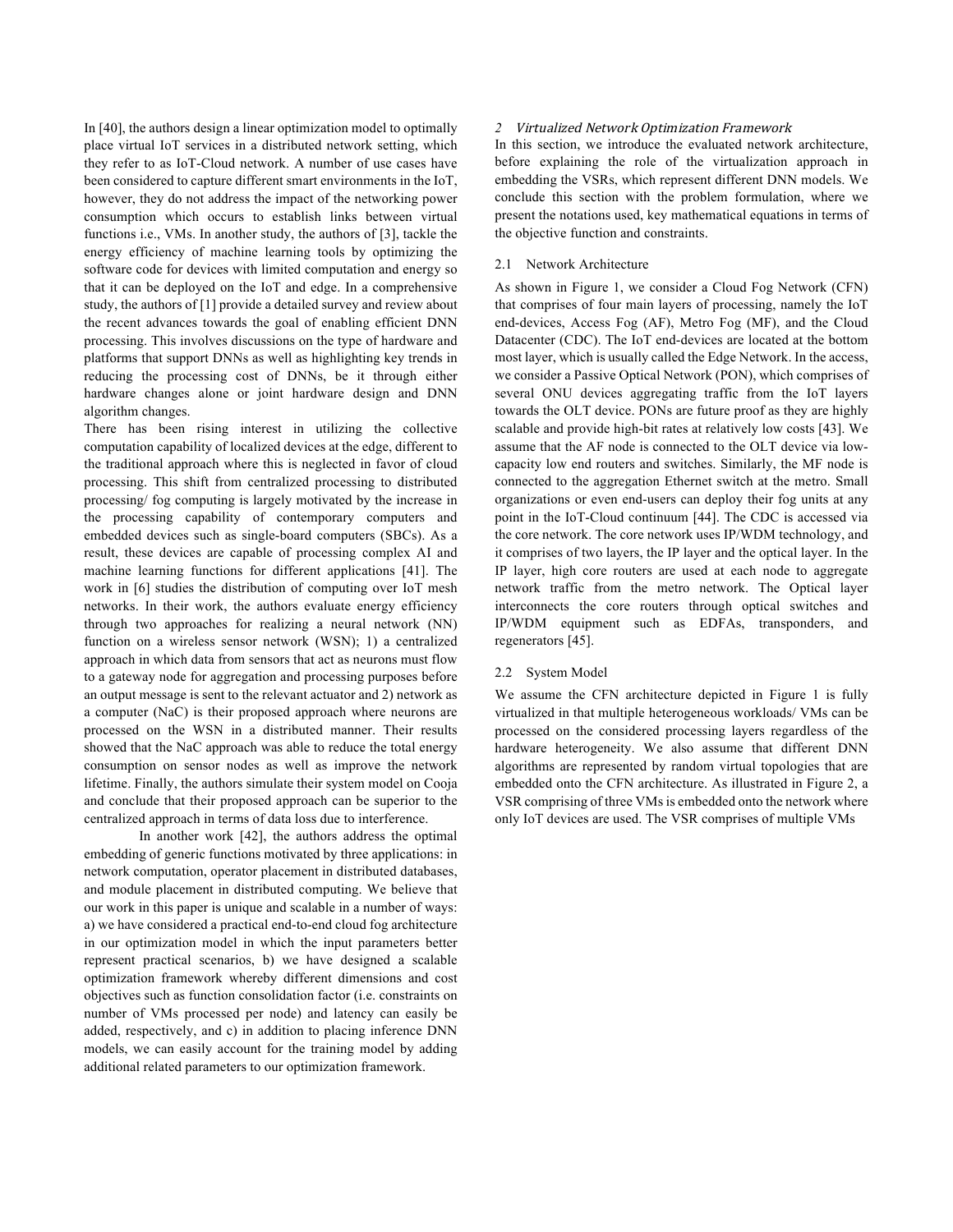

**Figure 1 The proposed Cloud Fog Architecture** 

inter-connected via virtual links. Every VSR has an input VM that must be embedded in the IoT layer only since requests are generated here. Furthermore, if the other VMs are processed on different nodes to the input VM, the networking power consumption incurred due to data transfer can be accounted for. It is important to note that, the considered model of the DNNs represents high-level inference only and not the training as the latter is beyond the scope of this paper. Inference DNN models are pretrained, hence they are not as computationally intensive as training models because the weights and biases have already been determined [1].



**Figure 2 illustration of VSR embedding across the Cloud Fog Network (CFN) Architecture.**

#### 2.2 Problem Formulation and MILP Model

Benefiting from our track record in MILP optimization and particularly in network virtualization and service embedding in [13], [14], respectively, we developed a model to optimize the placement of virtual DNN functions (or VSRs) in the CFN. VSRs comprise of multiple VMs, each VM represents a layer of a DNN model that has a demand for processing (in FLOPS) and networking (in Mbps). Consequently, a VSR is embedded optimally on the CFN model while respecting capacity constraints of processing and networking devices. The physical network shown in Figure 1 is modelled as an undirected graph  $G = (N, L)$ , where  $N$  represents the set of all nodes and  $L$  the set of links connecting those nodes in the topology. The VSR  $s$  is represented by the directed graph  $G^r = (R^r, L^r)$ , where  $R^r$  is the set of VMs representing virtualized DNN layers and  $L<sup>r</sup>$  is the set of virtual links connecting those VMs. In Figure 2, we exemplify how demands in a VSR are mapped onto the physical resources in the CFN architecture and show clearly one of the key variables used to establish the virtual links to achieve the inter-VM communication. Before introducing the optimization model, we define the sets, parameters and variables used:

| Sets: |                           |
|-------|---------------------------|
| DC    | Set of CDCs.              |
| C.    | Set of IP/WDM core nodes. |
| MIF   | Set of MF nodes.          |
| ΑF    | Set of AF nodes.          |
|       | Set of ONU access points. |
|       | Set of IoT devices.       |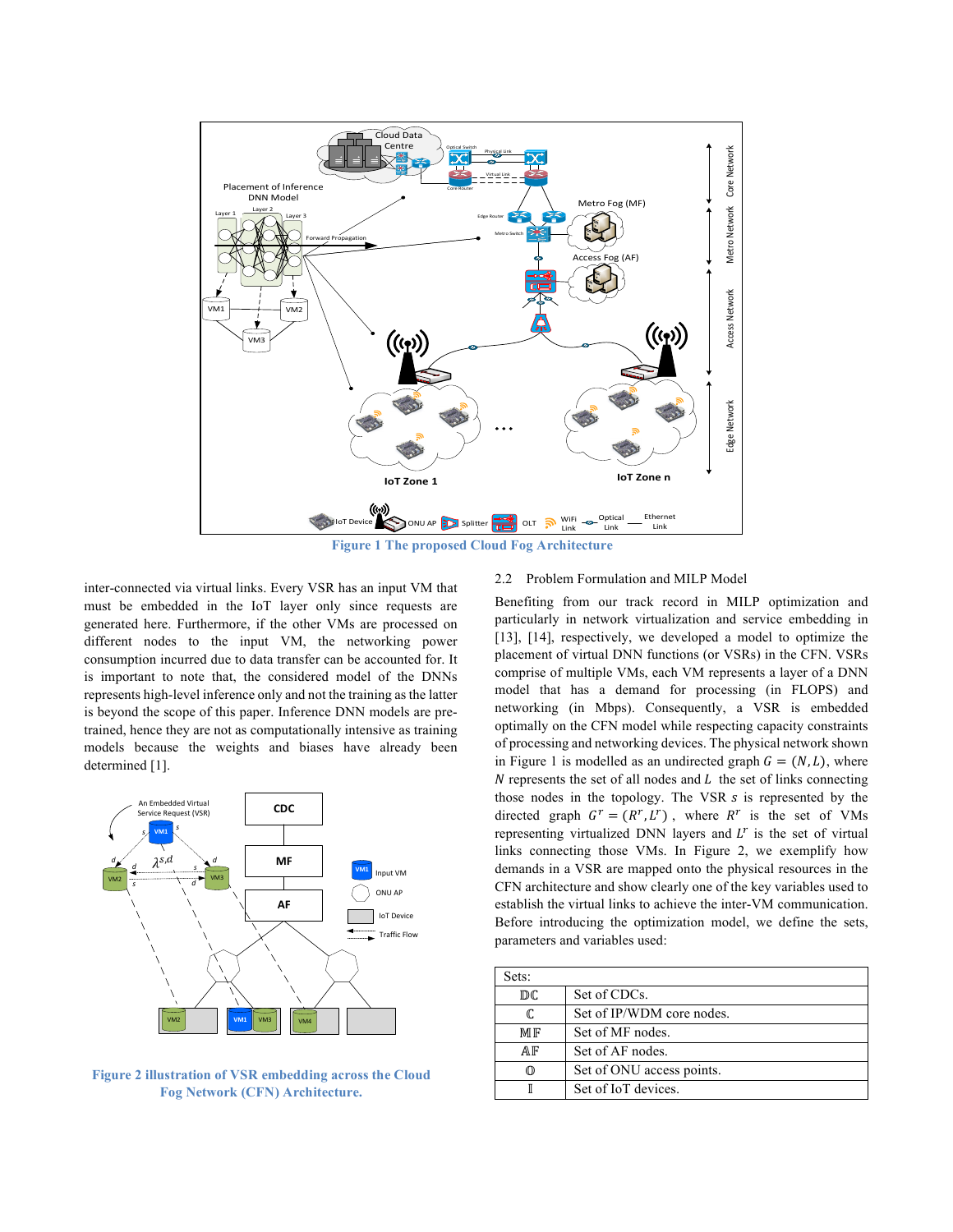| $\mathbb P$                       | Set of nodes that can process a VSR, where $\mathbb{P}$ =                                                     |  |  |  |  |
|-----------------------------------|---------------------------------------------------------------------------------------------------------------|--|--|--|--|
|                                   | $DC$ U MF U AF U I.                                                                                           |  |  |  |  |
| $\mathbb R$                       | Set of VSRs.                                                                                                  |  |  |  |  |
| $W M_r$                           | Set of VMs in VSR $r \in \mathbb{R}$ .                                                                        |  |  |  |  |
| ⅡΡ                                | Set of IoT devices that act as source of demands,                                                             |  |  |  |  |
|                                   | where $\mathbb{IP} \subset \mathbb{I}$ .                                                                      |  |  |  |  |
| N                                 | Set of all nodes in the CFN architecture.                                                                     |  |  |  |  |
| $\mathbb{N}_m$                    | Set of neighbor nodes of node $m \in \mathbb{N}$ in the CFN.                                                  |  |  |  |  |
| Parameters:                       |                                                                                                               |  |  |  |  |
| s and d                           | Index the source and destination nodes of a VSR<br>topology.                                                  |  |  |  |  |
| b and e                           | Index source and destination after VSRs<br>are<br>embedded in processing nodes $b, e \in P, b \neq e$ .       |  |  |  |  |
| m and n                           | Index the physical links used to establish the inter-                                                         |  |  |  |  |
|                                   | VM communication in the CFN topology.                                                                         |  |  |  |  |
| $F^{r,s}$                         | Processing requested by node s in VSR r, in                                                                   |  |  |  |  |
|                                   | FLOPS.                                                                                                        |  |  |  |  |
| $H^{r,s,d}$                       | Bitrate requested by VSR r on the virtual link                                                                |  |  |  |  |
|                                   | $(s, d) \in \mathbb{VM}_r$ .                                                                                  |  |  |  |  |
| $P_{S}^{r}$                       | $P_s^r = 1$ , if in VSR $r \in \mathbb{R}$ , virtual machine $s \in VMr$<br>is input, otherwise $P_s^r = 0$ . |  |  |  |  |
| $\Pi_n^{(net)}$                   | Maximum power consumption of network node                                                                     |  |  |  |  |
|                                   | n ∈ N.                                                                                                        |  |  |  |  |
| $\pi_n^{(net)}$                   | Idle power consumption of network node $n \in \mathbb{N}$ .                                                   |  |  |  |  |
| $\sqrt{\frac{(net)}{n}}$          | Capacity of network node $n \in \mathbb{N}$ , in Mbps.                                                        |  |  |  |  |
| $\epsilon_n$                      | Energy per bit of network node $n \in \mathbb{N}$ , in W/Gb/s,                                                |  |  |  |  |
|                                   | where $\epsilon_n = \frac{\Pi_n^{(net)} - \pi_n^{(net)}}{C_n^{(net)}}$ .                                      |  |  |  |  |
|                                   | Maximum power consumption of LAN network                                                                      |  |  |  |  |
| $\Pi_p^{(L\overline{AN})}$        | inside processing node $p \in \mathbb{P}$ .                                                                   |  |  |  |  |
| $\frac{1}{\pi_p^{(LAN)}}$         | Idle power consumption of LAN network inside                                                                  |  |  |  |  |
|                                   | processing node $p \in \mathbb{P}$ .                                                                          |  |  |  |  |
| $c_p^{\overline{(\mathit{LAN})}}$ | Capacity of LAN network inside processing node                                                                |  |  |  |  |
|                                   | p∈ P, in Mbps.                                                                                                |  |  |  |  |
| $EL_p$                            | Energy per bit of network node $n \in \mathbb{N}$ , in W/Gb/s,                                                |  |  |  |  |
|                                   | where $EL_p = \frac{\Pi_p^{(LAN)} - \pi_p^{(LAN)}}{C_n^{(LAN)}}$                                              |  |  |  |  |
| $\Pi_p^{(pr)}$                    | Maximum power consumption of a single                                                                         |  |  |  |  |
|                                   | processing server at node $n \in \mathbb{P}$ .                                                                |  |  |  |  |
| $\pi_p^{(pr)}$                    | Idle power consumption of a single processing at                                                              |  |  |  |  |
|                                   | node $p \in \mathbb{P}$ .                                                                                     |  |  |  |  |
| $c_p^{(pr)}$                      | Capacity of single server at processing node $p \in$                                                          |  |  |  |  |
|                                   | P, in GFLOPS.                                                                                                 |  |  |  |  |
| $NS_p$                            | number<br>deployed<br>Maximum<br>оf<br>servers<br>at                                                          |  |  |  |  |
|                                   | processing node $p \in \mathbb{P}$ .                                                                          |  |  |  |  |
| $E_p$                             | Energy per GFLOPS of processing node $p \in \mathbb{P}$ .                                                     |  |  |  |  |
| δ                                 | Proportion of idle power consumed on high-                                                                    |  |  |  |  |
|                                   | capacity networking equipment.                                                                                |  |  |  |  |
| $PUE_n^{(net)}$                   | Power Usage Effectiveness (PUE) factor of node                                                                |  |  |  |  |
|                                   | $n \in N$ for networking.                                                                                     |  |  |  |  |
| $PUE_{p}^{\left( net\right) }$    | Power Usage Effectiveness (PUE) factor of node                                                                |  |  |  |  |
|                                   | $p \in P$ for processing.                                                                                     |  |  |  |  |
|                                   |                                                                                                               |  |  |  |  |

| $\lambda^{b,e}$       | Traffic demand between processing node pair                                                                                                        |  |  |  |  |  |  |  |
|-----------------------|----------------------------------------------------------------------------------------------------------------------------------------------------|--|--|--|--|--|--|--|
|                       | $(b, e) \in \mathbb{P}$ aggregated after all VSRs<br>are                                                                                           |  |  |  |  |  |  |  |
|                       | embedded.                                                                                                                                          |  |  |  |  |  |  |  |
| $\lambda_{m,n}^{b,e}$ | Traffic demand between processing node pair                                                                                                        |  |  |  |  |  |  |  |
|                       | $(b, e) \in \mathbb{P}$ aggregated after all VSRs<br>are                                                                                           |  |  |  |  |  |  |  |
|                       | embedded, traversing physical link $(m, n)$ , $m \in \mathbb{N}$                                                                                   |  |  |  |  |  |  |  |
|                       | and $n \in \mathbb{N}_m$ .                                                                                                                         |  |  |  |  |  |  |  |
| $\lambda_n$           | Amount of traffic aggregated by network node                                                                                                       |  |  |  |  |  |  |  |
|                       | $n \in \mathbb{N}$ ,                                                                                                                               |  |  |  |  |  |  |  |
|                       | where $\lambda_n = \sum_{b \in \mathbb{P}} \sum_{e \in \mathbb{P}:b \neq e} \sum_{m \in \mathbb{N}} \sum_{n \in \mathbb{N}_m} \lambda_{m,n}^{b,e}$ |  |  |  |  |  |  |  |
|                       | $\sum_{b \in \mathbb{P}} \sum_{e \in \mathbb{P}: b \neq e} \sum_{m \in \mathbb{N}: m \neq e} \sum_{n \in \mathbb{N}_m} \lambda_{n,m}^{b,e}$ .      |  |  |  |  |  |  |  |
| $\beta_n$             | $\beta_n = 1$ , if network node $n \in \mathbb{N}$ is activated,                                                                                   |  |  |  |  |  |  |  |
|                       | otherwise $\beta_n = 0$ .                                                                                                                          |  |  |  |  |  |  |  |
| $\theta_p$            | Amount of traffic aggregated by processing node                                                                                                    |  |  |  |  |  |  |  |
|                       | $p \in \mathbb{P}$ .                                                                                                                               |  |  |  |  |  |  |  |
| $\Omega_p$            | Amount of workload in FLOPS, allocated to                                                                                                          |  |  |  |  |  |  |  |
|                       | processing node $p \in \mathbb{P}$ .                                                                                                               |  |  |  |  |  |  |  |
| $N_p$                 | Number of activated processing servers at                                                                                                          |  |  |  |  |  |  |  |
|                       | processing node $p \in \mathbb{P}$ .                                                                                                               |  |  |  |  |  |  |  |
| $\Phi_p$              | $\Phi_p = 1$ , if processing node $p \in \mathbb{P}$ is activated,                                                                                 |  |  |  |  |  |  |  |
|                       | otherwise $\Phi_p = 0$ .                                                                                                                           |  |  |  |  |  |  |  |
| $\delta_h^{r,s}$      | $\delta_h^{r,s} = 1$ , if virtual machine $s \in VM_r$ is embedded                                                                                 |  |  |  |  |  |  |  |
|                       | for processing at node b∈ P, otherwise $\delta_h^{r,s} = 1$ .                                                                                      |  |  |  |  |  |  |  |

The total power consumption comprises of two parts: A) network power consumption, B) processing power consumption. It is important to note that processing power consumption includes the power consumed by the servers as well as the switches routers within these nodes to provide the LAN.

2.2.1 Network Power Consumption (*net\_pc*) which is given by:

$$
PUE_n^{(net)} \cdot \left[ \sum_{n \in \mathbb{N}} \epsilon_n \cdot \lambda_n + \sum_{n \in \mathbb{N}} \beta_n \cdot \pi_n^{(net)} \right] \tag{1}
$$

The power consumption of the networking equipment comprises of power consumption of routers and switches of all the nodes in the CFN topology depicted in Figure 1 multiplied by the PUE of each networking node.

2.2.2 Processing Power Consumption (*pr\_pc*) which is given by:

$$
PUE_p^{(pr)} \cdot \left[ \sum_{p \in \mathbb{P}} E_p \cdot \Omega_p + \sum_{p \in \mathbb{P}} N_p \cdot \pi_p^{(pr)} + \sum_{p \in \mathbb{P}} EL_p \cdot \theta_p \right] \tag{2}
$$
\n
$$
+ \sum_{p \in \mathbb{P}} \Phi_p \cdot \pi_p^{(LAN)} \right]
$$

The first term of is the proportional power consumption of the servers whilst the second term calculates the idle power consumption of these servers. The third and fourth terms are the powers consumed by the internal LAN of the processing nodes.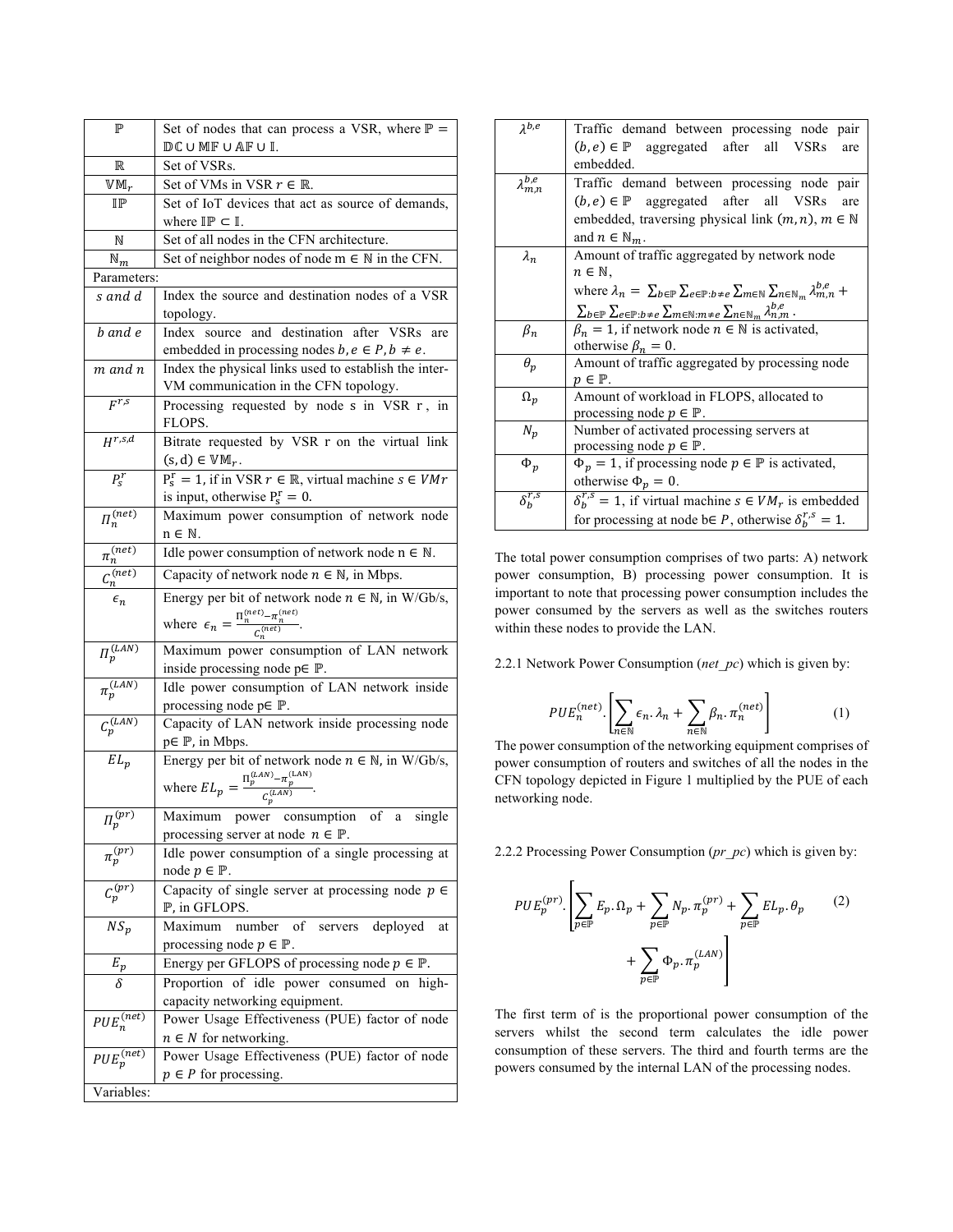The objective of the MILP is to minimize the total power consumption as follows:

Minimize: 
$$
net\_pc + pr\_pc
$$

**Subject to:** 

$$
\sum_{b \in \mathbb{P}} \delta_b^{r,s} = 1 \qquad \forall r \in \mathbb{R}, s \in \mathbb{V}\mathbb{M}_r : P_s^r \neq 1 \tag{3}
$$

Constraint (3) ensures that all VMs within VSRs are fulfilled, except for input VMs, as these must be mapped to source nodes.

$$
\sum_{b \in \mathbb{IP}} \sum_{\substack{s \in \mathbb{V} \mathbb{M}_r:\\P_s^r = 1}} \delta_b^{r,s} = 1 \qquad \forall r \in \mathbb{R} \tag{4}
$$

Constraint (4) ensures that all input VMs are embedded at fixed IoT nodes only.

$$
\sum_{n \in \mathbb{N}_m} \lambda_{m,n}^{b,e} - \sum_{n \in \mathbb{N}_m} \lambda_{n,m}^{b,e} = \begin{cases} \lambda^{b,e} & m = s \\ -\lambda^{b,e} & m = d \\ 0 & otherwise \end{cases}
$$
 (5)  
\n
$$
\forall b, e \in \mathbb{P}, d \in \mathbb{P}, m \in \mathbb{N}: b \neq e.
$$

Constraint (11) preserves the flow of traffic in the network.

Due to space limitations, we have only listed the key constraints in this paper. The remaining constraints deal with binary indicators, capacity constraints on processing and networking devices and establishing physical links between VMs that are connected virtually in a VSR.

## 3 Results and Discussion

In this section, we used the parameters in Table 1 and Table 2 for the processing and networking devices, respectively. It is important to note that, where possible, device parameters have been obtained using equipment datasheets, however, we have also made simple but realistic assumptions. For example, high-capacity networking equipment located in the aggregation point of the access network, metro and core network are used by many applications and services. Hence, we have assumed that, only a portion of the idle power consumption is associated with our application. We assume this to be 3% of the equipment's idle power consumption [9]. We have also assumed that the CDC is a single hop from the aggregation core router (aggregating from metro) with an average distance of 200 km. We assume that in total, there are 20 IoT devices, randomly distributed among four zones; IoT Zone 1 – IoT Zone 4. Each zone is connected via Wi-Fi to an ONU AP and a single OLT aggregates the traffic from these ONUs. As for the workloads, we assume that each VSR has an input VM that must be mapped to the IoT device acting as the source node. In this work, we assume, a single IoT device is acting as the source node. The VM workloads are uniformly distributed between 3-10 GFLOPS and input VMs between 0.1 – 1 GFLOPS. We consider a PUE of 1.25 in AF node, 1.35 in the MF node, 1.12 in the CDC node, 1.5 for core nodes and 1 in remaining nodes [9]. The adopted power profile consists of a proportional and idle part. The proportional part increases with the volume of workload, whilst the idle part is consumed as soon as the device is activated. In the current

optimization model, it is assumed that any unused equipment is switched off completely. The MILP model is solved using IBM's commercial solver CPLEX over the University of Leeds high performance computing facilities (ARC3) using 24 cores with 126 GB of RAM [46].

**Table 1 Processing hardware used in the MILP Model.**

| Devices                        | Max(W)   | Idle(W)  | <b>GFLOPS</b> | Efficiency<br>(W/GFLOPS) |
|--------------------------------|----------|----------|---------------|--------------------------|
| IoT $(Rpi 4B 4GB)$             | 7.3[47]  | 2.56[47] | 13.5[47]      | 0.35                     |
| AF Server (Intel i5-<br>3427U) | 37.2[47] | 13.8[47] | 34.5[47]      | 0.67                     |
| MF Server (Intel i5-<br>3427U) | 37.2[47] | 13.8[47] | 34.5[47]      | 0.67                     |
| CDC (Intel Xeon E5-<br>2640)   | 298 [47] | 58.7[47] | 428 [47]      | 0.55                     |

**Table 2 Networking hardware used in the MILP Model.**

| Devices            | Max(W)  | Idle(W) | <b>Bitrate</b> | Efficiency |
|--------------------|---------|---------|----------------|------------|
|                    |         |         | (Gbps)         | (W/Gbps)   |
| ONU AP (Wi-Fi)     | 15[9]   | 9       | 10             | 0.6        |
| OLT.               | 1940[9] | 60      | 8600           | 0.22       |
| Metro Router Port  | 30[9]   | 27      | 40             | 0.08       |
| Metro Switch       | 470[9]  | 423     | 600            | 0.08       |
| <b>IP/WDM Node</b> | 878[9]  | 790     | $40/\lambda$   | 0.14       |

As can be seen in Figure 3, four different placement scenarios are evaluated: 1) VSRs being processed at the cloud data center (CDC), 2) VSRs being processed at the access fog (AF), 3) VSRs being processed at the metro fog (MF), and 4) optimizing with MILP the placement of VSRs across the cloud fog architecture (CFN MILP). We observed significant power consumption savings with the CFN approach compared to the CDC, due to local computation in the IoT layer. These savings were 68% on average, 19% in the worstcase scenario and up to 91%. These savings can be attributed to the processing efficiency of the IoT devices as well as the access network used to connect them, hence avoiding various costly overheads such as network power consumption and PUE values associated with the higher processing layers. In the CFN approach, due to the abundance of processing resources, VSRs are always processed by the IoT layer, despite the networking overhead incurred for communication with the source node. What is interesting to note is that the AF and MF nodes are never utilized despite their proximity to the input node at the IoT layer and the negligible network power consumption as per **Error! Reference source not found.**(b) and **Error! Reference source not found.**(c). This is due to the processing inefficiency of these nodes coupled with the high PUE values. In **Error! Reference source not found.**(a), there is a spike in processing and networking power consumption. This is because during very high workloads (20 VSRs), the MILP model chooses to split the workload among the IoT and CDC servers due to capacity violation in the IoT layer. Hence, the CDC node is used to process the excessive demands only and the majority of the total workload is kept at the IoT layer. If the CDC node was to be further away from the aggregating metro node, then the power consumed by the core network may not compensate for the processing efficiency of the CDC, hence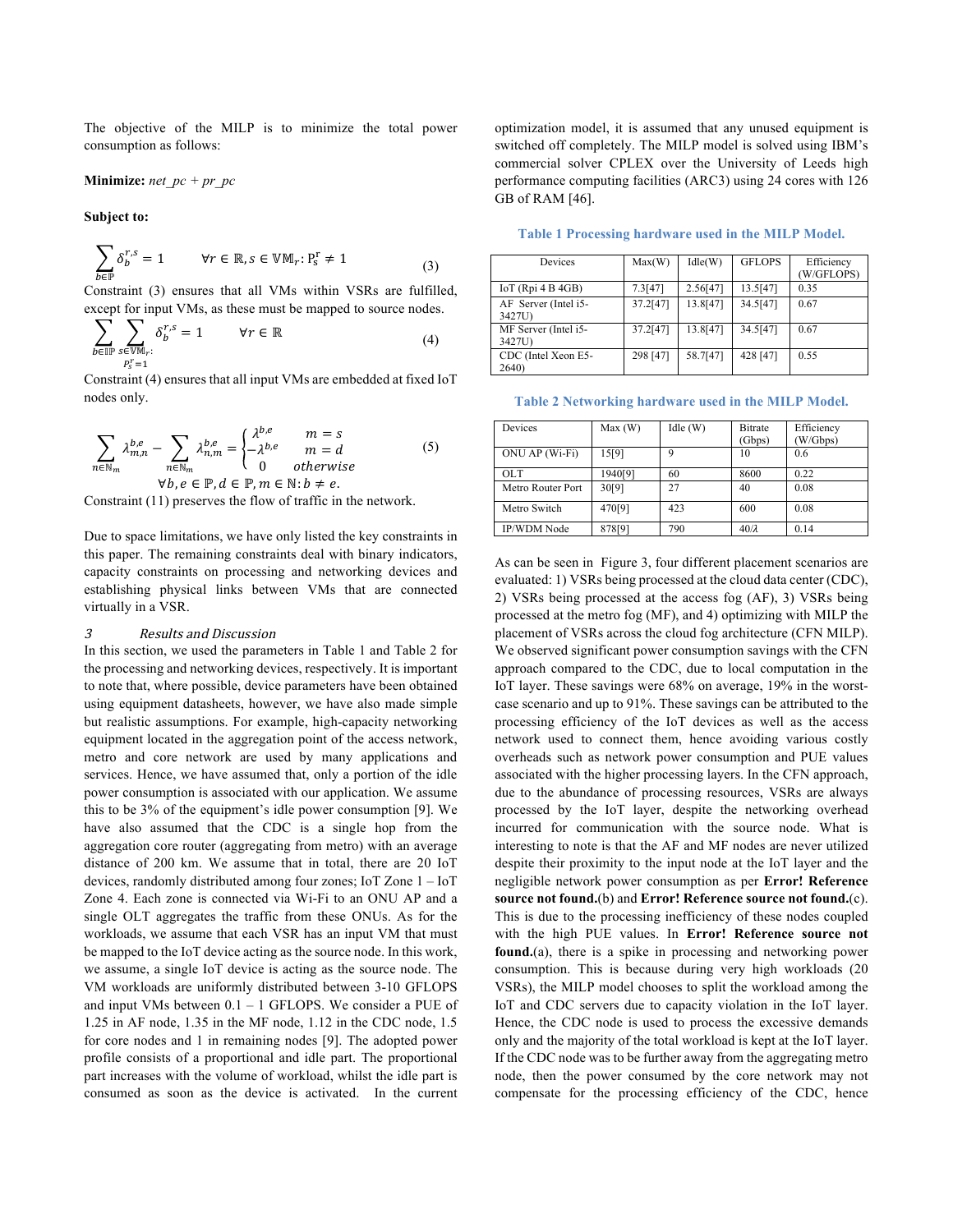processing power consumption will be traded off for networking consumption. In this case both the AF and MF may have a role to play. Another factor that may affect the decision to utilize the intermediary fog nodes instead of the CDC is the type and efficiency of the processing servers deployed as well as how high the PUE value is. We leave these for future research as we believe these changes will introduce interesting insights.



**Figure 3 Total Power Consumption**

#### 4 Conclusion and Future Work

AI and DNN algorithms can enable many applications and services, especially in the IoT area where massive amounts of sensor data must be processed, identified, classified and acted upon. DNN algorithms have surpassed human accuracy in numerous applications, however, this comes at the cost of high computational complexity. In the traditional approach, cloud datacenters alone were the main platform for processing DNNs due to their abundance of processing resources, which can be attractive, however, due to latency drawbacks and energy efficiency, it becomes necessary to evaluate other processing architectures. In this direction, we have studied a CFN architecture where virtualized services representing DNN models can be processed by intermediary servers between the end-devices and the cloud. The results showed that significant savings can be achieved by full utilization of the devices at the IoT layer, whilst fog servers located deeper in the network hierarchy were bypassed in favor of the highly efficient CDC, despite the incurred networking overheads. Motivated by these promising insights, interesting research directions for future work include designing heuristic algorithms of improved computational complexity, considering a realistic core network topology such as the AT&T network, BT network or NSFNET and studying the impact of VM colocation constraints at the IoT layer.

## **ACKNOWLEDGMENTS**

The authors would like to acknowledge funding from the Engineering and Physical Sciences Research Council (EPSRC), INTERNET (EP/H040536/1), STAR (EP/K016873/1) and TOWS (EP/S016570/1) projects. All data are provided in full in the results section of this paper.



**Figure 4 Network vs. processing power consumption; (a) CFN (MILP), (b) AF and (c) MF (d) CDC.**

## **REFERENCES**

- [1] V. Sze, Y. H. Chen, T. J. Yang, and J. Emer, "Efficient processing of deep neural networks: A tutorial and survey," *arXiv*, vol. 105, no. 12, pp. 2295– 2329, 2017.
- [2] A. Yousefpour *et al.*, "All one needs to know about fog computing and related edge computing paradigms: A complete survey," *J. Syst. Archit.*, no. December 2018, 2019, doi: 10.1016/j.sysarc.2019.02.009.